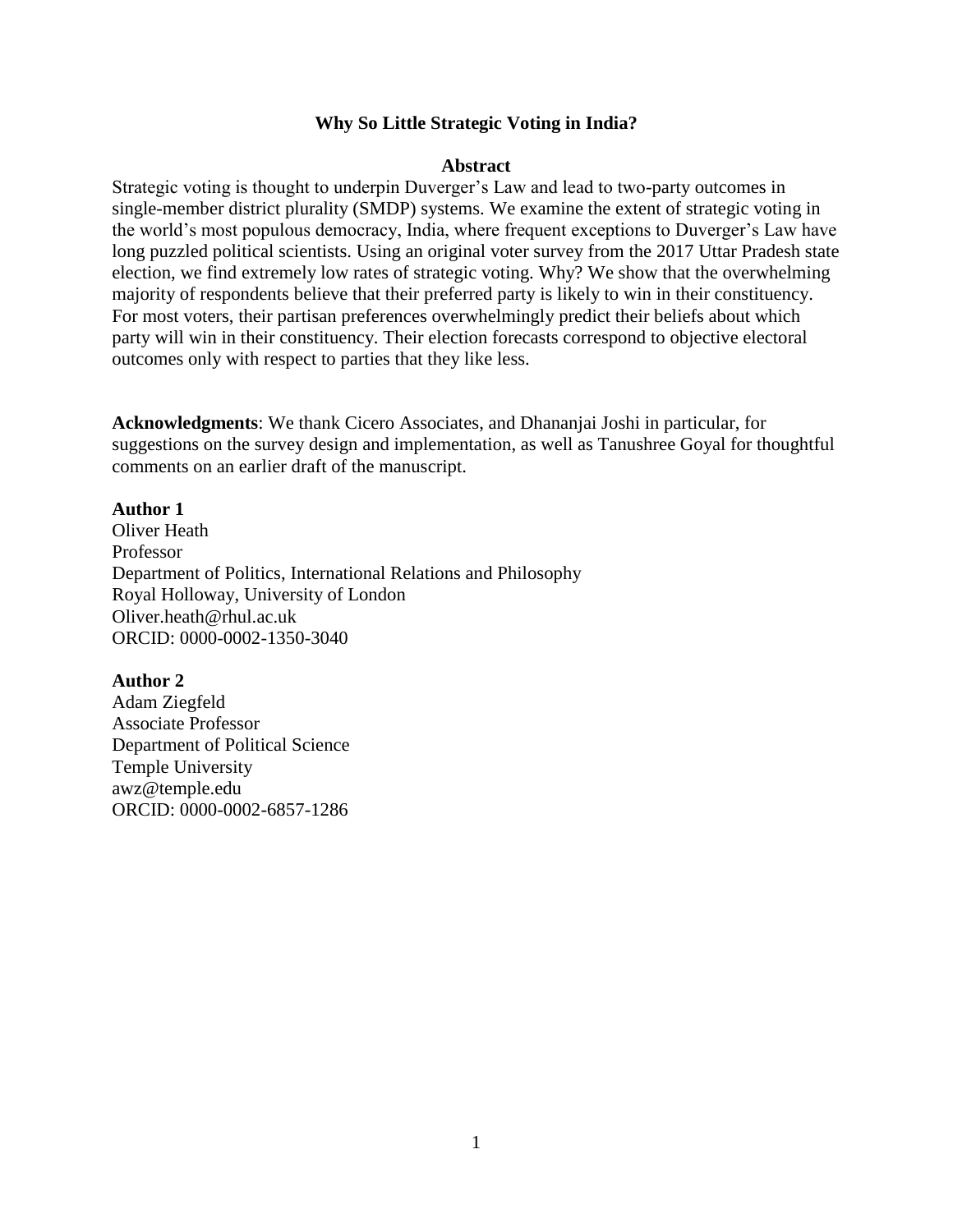Institutions shape political behavior. A canonical instance of this relationship involves electoral rules. The rules governing the translation of votes into seats shape voters' propensity to engage in strategic voting, which occurs when "voters eschew wasting their votes on hopeless candidacies, preferring instead to transfer their support to some candidate with a serious chance of winning" (Cox 1997: 30). In particular, single-member district plurality (SMDP) rules generate especially strong incentives to vote strategically. Such strategic voting is widely believed to be one of the key mechanisms underpinning Duverger's Law—the proposition that competition under SMDP rules should converge on two leading candidates. Previous studies have documented the presence of strategic voting, though many note its relatively low incidence (Alvarez and Nagler 2000, Blais et al. 2001, Abramson et al. 2010, Kawai and Watanabe 2013). However, little research asks *why* so few voters vote strategically.<sup>1</sup>

This article uses original survey data to examine strategic voting in India and, in so doing, makes significant empirical and theoretical contributions. Our empirical contribution lies in examining a large country whose politics differs markedly from the wealthy Western democracies with stable, programmatic party systems that have dominated research on strategic voting. India is also a country famous for frequently diverging from Duverger's Law and producing multiparty competition in spite of its electoral rules. Whereas prior research has relied on aggregate-level data to infer strategic voting in India (Rozenas and Sadanandan 2018, Zhirnov 2019, Ziegfeld 2021), ours is the first study to use individual-level data to examine the incidence of strategic voting.<sup>2</sup>

<sup>&</sup>lt;sup>1</sup> See Blais (2002) for an important exception.

 $2^2$  Choi (2009) uses individual-level data to examine when voters desert their preferred party. But, because of data limitations, that study employs a very different understanding of what constitutes strategic voting.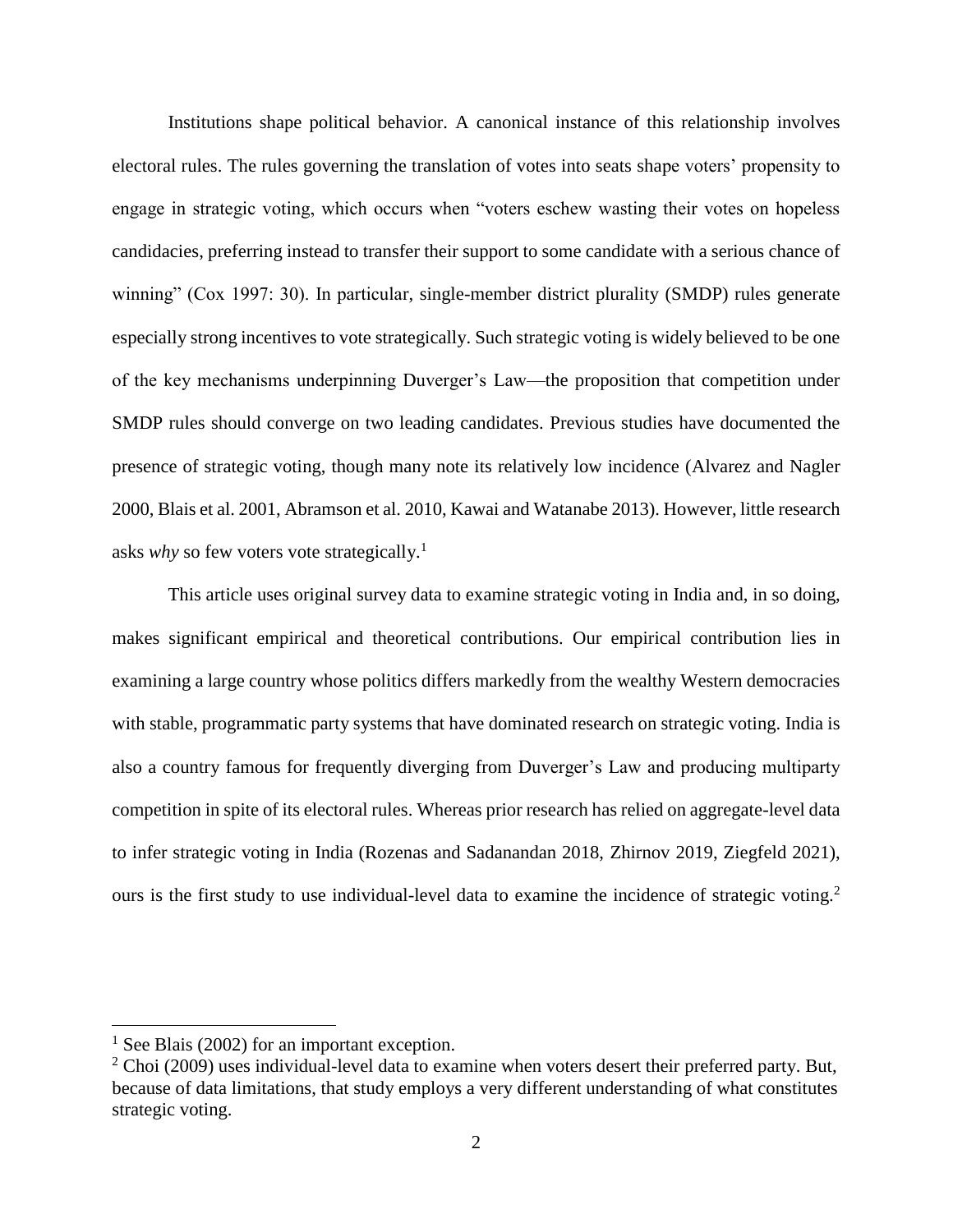Our data reveal that strategic voting is exceedingly rare, at 1% or less—lower than in studies already claiming to find low incidences of strategic voting.

By also explaining *why* so few voters in India vote strategically, we contribute to a better theoretical understanding of mass electoral behavior. Voters are commonly thought to avoid engaging in strategic behavior because their partisan identities induce them to remain loyal to a party even when they know it will lose (Blais 2002). Our data suggest a very different rationale for why partisan allegiances dampen strategic behavior; they dramatically distort respondents' beliefs about their party's viability in their constituency. The overwhelming majority of voters in our data believe that their preferred party is the likely winner in their constituency, meaning that they see no reason to vote strategically. At the same time, among those few who believe that their preferred party is not in contention to win, the likelihood of strategic behavior is very high, suggesting a pronounced willingness to desert one's preferred party if one expects it to lose. Thus, we show that partisan leanings do not necessarily create unflinchingly loyal voters; rather, they create voters unable to accurately forecast electoral outcomes. Previous research has shown that voters respond strategically to parties' objective electoral performance (Alvarez et al. 2006, Merolla and Stephenson 2007, Fisher and Myatt 2017) and that election forecasts simultaneously reflect objective reality and optimistic assessments of one's own party's chances of victory (Blais 2002, Blais and Turgeon 2004, Blais and Bodet 2006, Meffert et al. 2011). Our findings suggest something qualitatively different: voters' beliefs about their own party's competitiveness are typically untethered to reality. Beliefs about election outcomes correlate with objective measures of performance only for *other* parties.

#### **Context and data**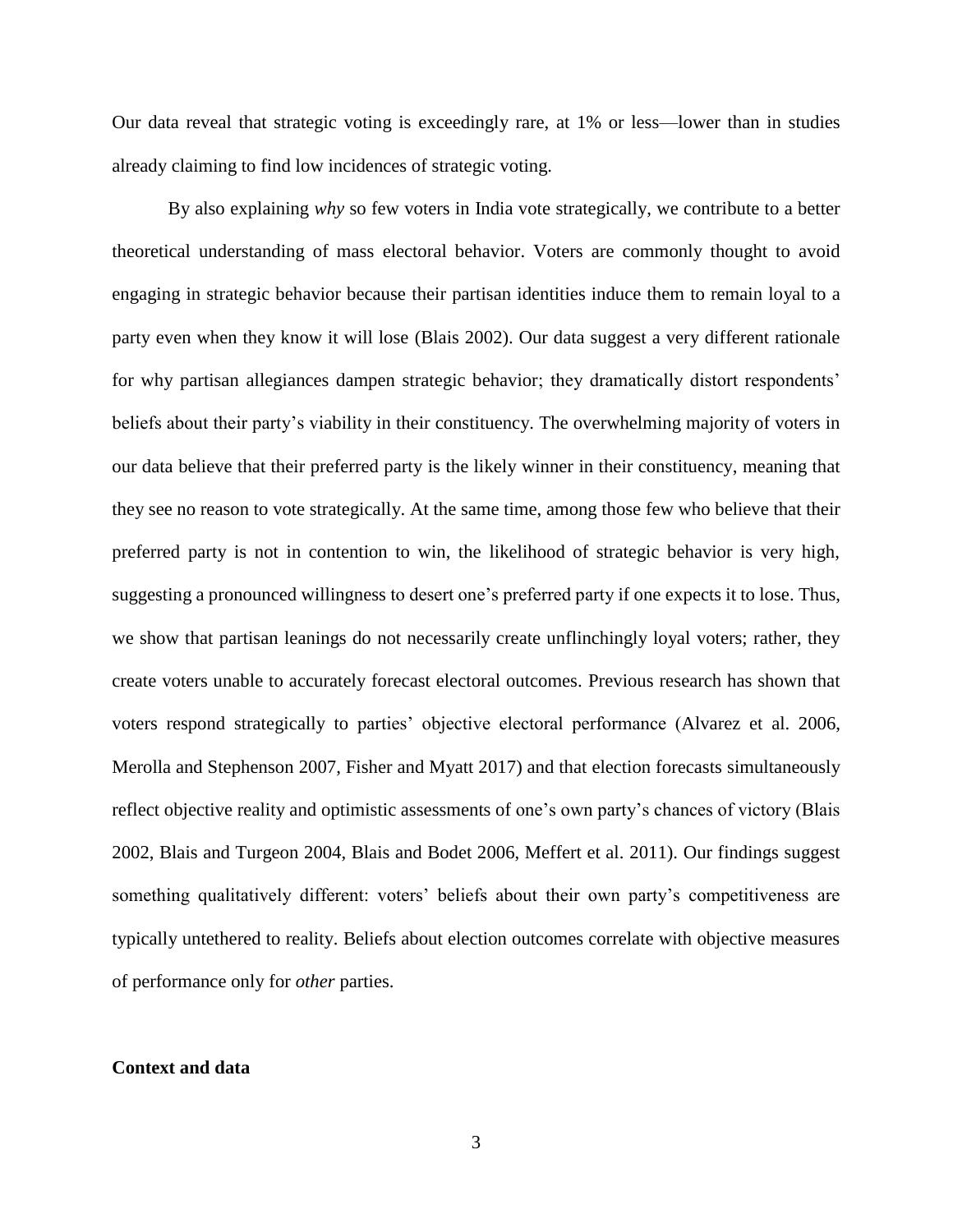This study examines voting behavior in Uttar Pradesh (or UP), a north Indian state home to approximately 200 million people. In 2017, UP held elections for its state legislature using SMDP rules. Three main parties competed in the election: the Samajwadi Party (SP), the statelevel incumbent; the Bahujan Samaj Party (BSP), which held power in UP prior to the Samajwadi Party; and the Bharatiya Janata Party (BJP), the national-level ruling party that won the most seats in UP in the preceding national election in 2014.

Our data come from an original face-to-face survey carried out in February and March of 2017 by the Indian survey firm Cicero. Respondents were selected from voter rolls using a stratified random sample.<sup>3</sup> The election took place over several polling dates, with the results for all constituencies announced at the end. The survey was administered after the various polling dates but before the announcement of results. Thus, at the time they were surveyed, respondents did not yet know the results of the election. Respondents were drawn from 66 of Uttar Pradesh's 403 constituencies. The analysis below relies on 3,647 respondents.

# **How common is strategic voting?**

 $\overline{a}$ 

In principle, UP could have been the site of much strategic voting because many voters preferred parties that would eventually come in third place or worse in their constituency. However, strategic voting was almost non-existent. To estimate the frequency of strategic voting, we asked respondents questions about 1) which party, if any, they are close to, 2) whom they voted for, and 3) their beliefs about which parties were competitive in their constituencies. Our method differs from prior studies that estimate rates of strategic voting from: aggregate election results

<sup>&</sup>lt;sup>3</sup> Heath and Ziegfeld (2022) provides more details on the survey and survey instrument, including informed consent, and describes the small number of respondents dropped from our data.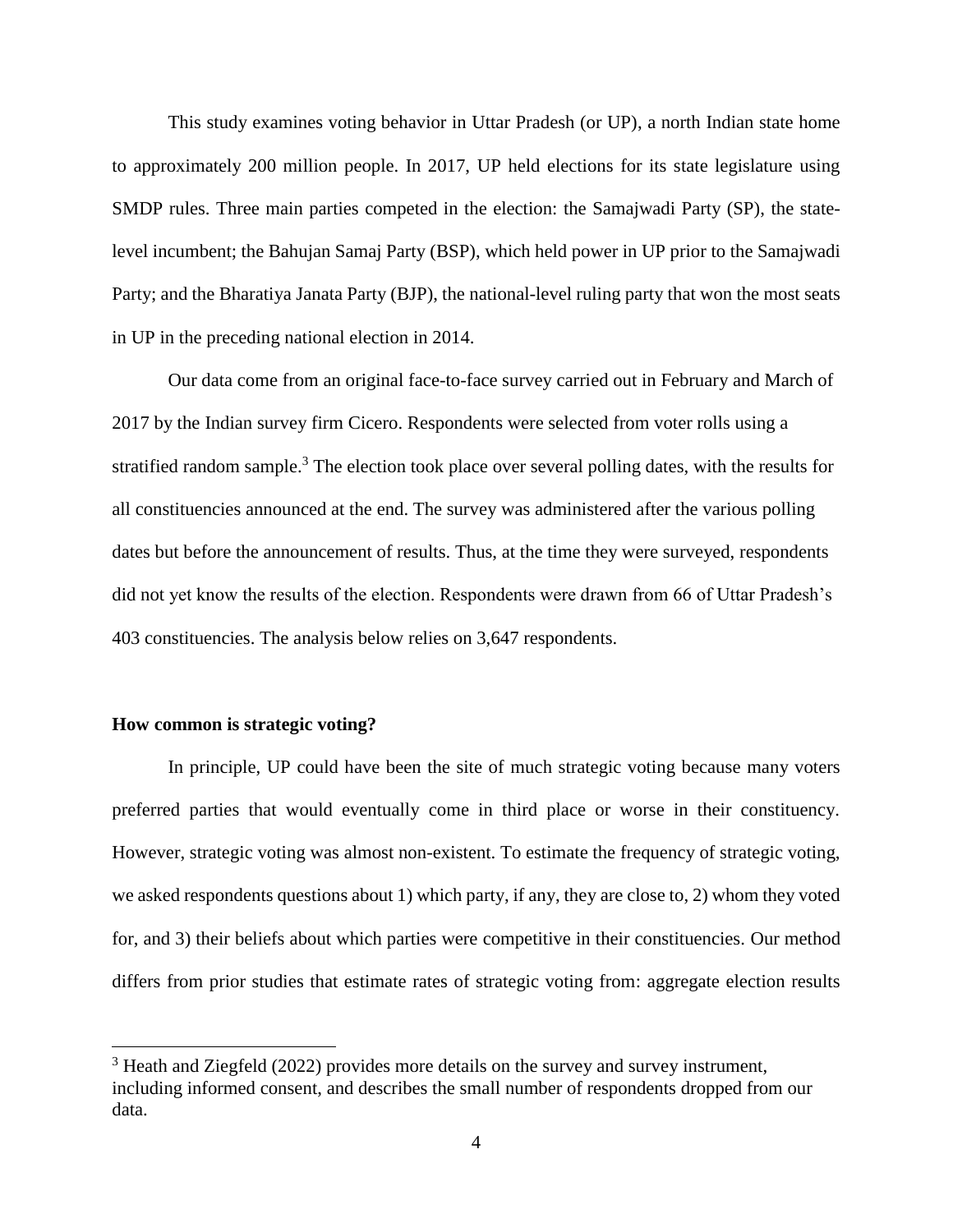(Fujiwara 2011, Moser and Scheiner 2011), which cannot isolate individual-level behavior; survey items asking about self-reported motivation for one's vote choice, which are notoriously unreliable; or complex models comparing how voters actually voted with how they are predicted to have voted if voting sincerely (Alvarez and Nagler 2000, Blais et al. 2001, Eggers and Vivyan 2020).

Instead, we identify strategic voters as those who feel close to a party, believe that that party is not likely to come in first or second place in their constituency, and instead vote for a party that they believe will come in first or second place.<sup>4</sup> This approach reflects  $\cos$ 's (1997) foundational discussion of strategic voting, in which voters abandon sincerely preferred candidates who are sure losers (those predicted to come in third or worse where district magnitude is one) for a candidate with at least some chance of winning (predicted to come in first or second). According to this definition, our upper-bound estimate is that 1.1% of our respondents are strategic voters. Appendix A uses different survey items to identify a respondent's underlying party preference; other methods for measuring a respondent's party preference yield smaller shares of strategic voters.

### **Why do so few voters vote strategically?**

 $\overline{a}$ 

To identify why so few voters vote strategically, we break respondents down into six categories. "Unattached" voters express no preference for a particular party. Without a clear party preference, a voter cannot truly vote strategically since she has no sincerely preferred party to

 $4 By$  definition, strategic voters hold beliefs about who the winner and runner-up will be in their constituency; otherwise, we could not code them as believing that their preferred party is a sure loser.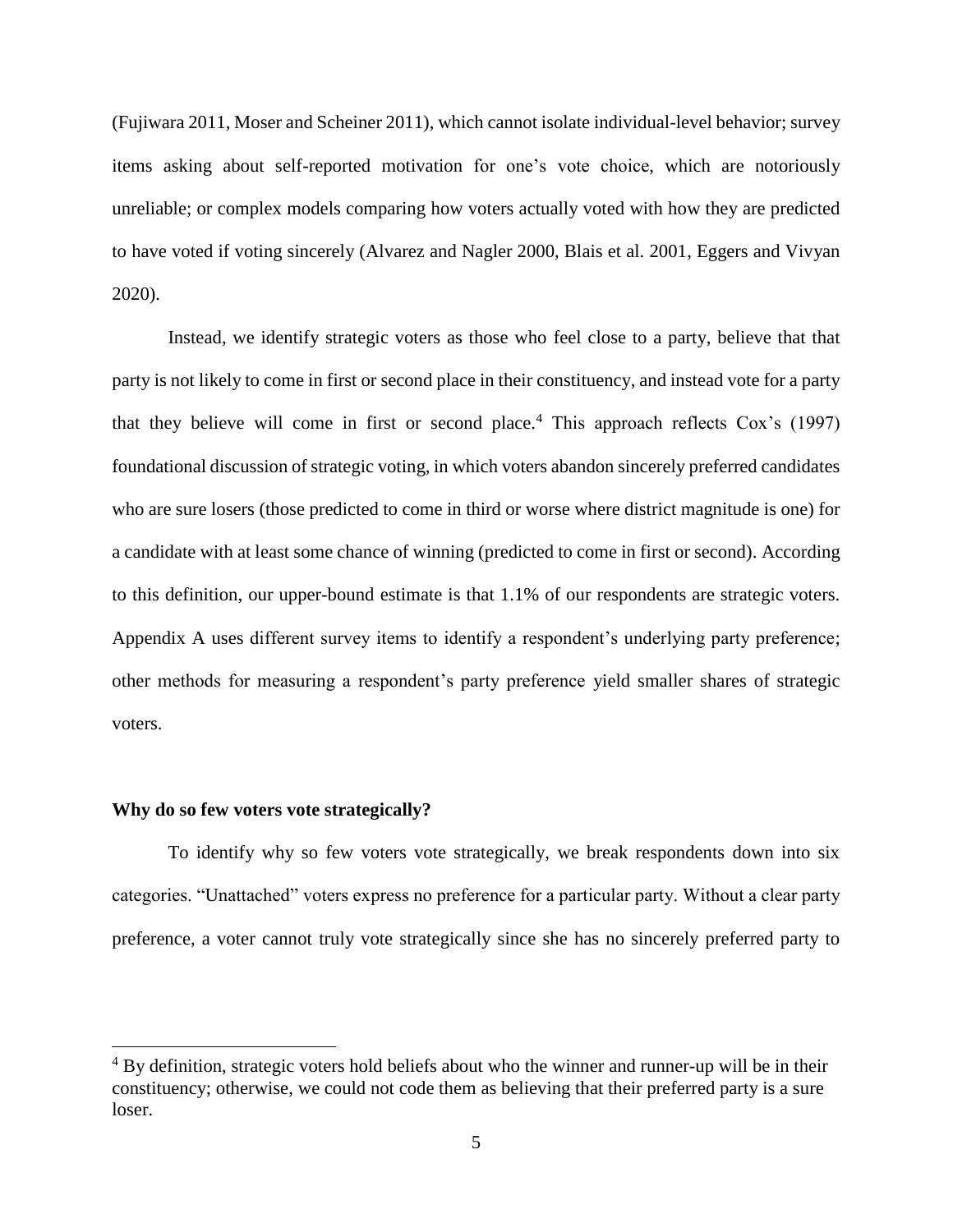abandon for strategic reasons.<sup>5</sup> "Constrained" voters express a preference for a party that is not running in their constituency. Deciding whether to remain faithful to their preferred party is therefore not an option.

The remaining four types express a party preference and have the opportunity to vote for that party; they therefore constitute potential strategic voters. "Sincere" voters vote for their sincere preference because they believe that their preferred party is viable, expecting it to come in first or second in their constituency.<sup>6</sup> Such voters have no reason to strategically abandon their preferred party. "Expressive" voters similarly vote for their preferred party but do so believing that their preferred party is unlikely to come in first or second. In knowingly voting for a candidate that they expect to lose, these voters appear to be voting for expressive, not instrumental, reasons. "Strategic" voters believe that their preferred party is unlikely to win and instead vote for a party that they believe will come in first or second. Finally, a residual category of "Insincere" voters includes those who, for whatever reason, vote for a party other than their preferred party even though they believe that it will come in first or second in their constituency.

Figure 1 presents the distribution of voters in our sample. The left panel includes all respondents, indicating that unattached (24.0%) or constrained (3.7%) voters account for a significant share of our respondents. However, the vast majority are sincere voters (67.1%), who see no reason to consider voting strategically. The share of strategic voters is very small (1.1%),

<sup>&</sup>lt;sup>5</sup> Studies comparing predicted and actual vote choice allow voters without durable party preferences to count as strategic voters. Doing so requires, however, "a well-specified model of voter decision making" (Alvarez and Nagler 2000: 65), which does not exist for Indian voters.  $6$  This category also includes the small share of respondents who say they don't know who will come in first or second, since these respondents are not knowingly voting for a party they expect to lose.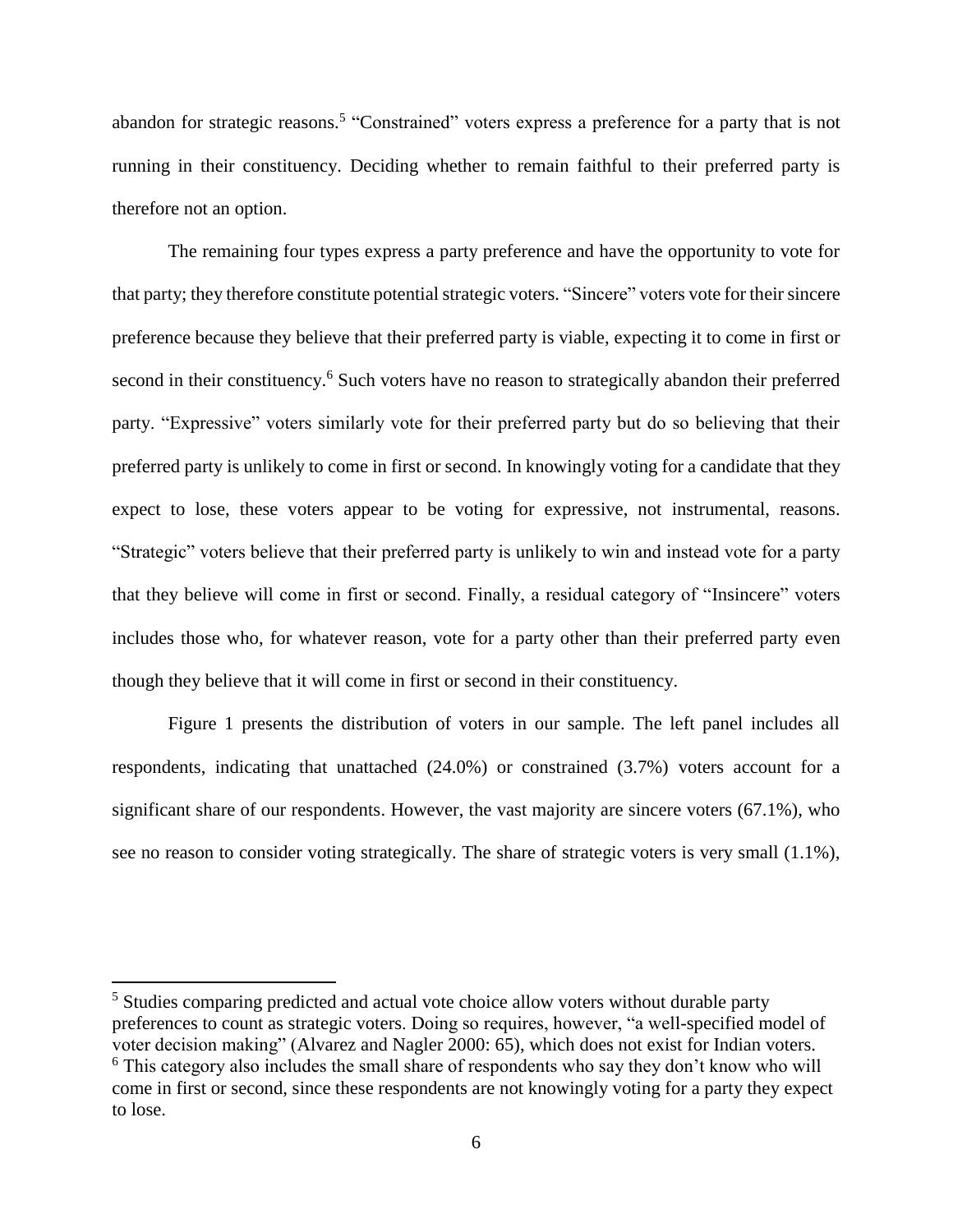and the share of expressive voters even smaller  $(0.4\%)$ .<sup>7</sup> A non-trivial share  $(3.8\%)$  fall into the residual insincere category. The right panel focuses only on those respondents who could potentially vote strategically, thus excluding unattached and constrained voters. Still, strategic voters represent a very small share of the sample (1.6%).



**Figure 1. Distribution of Voters by Type**

Figure 1 reveals, first, that the overwhelming majority of respondents are sincere voters, with few expressive voters. The absence of strategic voting stems from the belief that one's preferred party is in contention to win, not from knowingly sticking with a preferred party that is expected to lose. Second, comparing the shares of strategic and expressive voters, Figure 1 shows that *among those who believe that they have reason to potentially vote strategically,* a clear majority do so. Of the 55 respondents who believe that their preferred party is not likely to come

<sup>&</sup>lt;sup>7</sup> Consistent with conventional wisdom and recent findings (Heath et al. 2015), Muslims are overrepresented among strategic voters. See Appendix B for further analysis of this finding.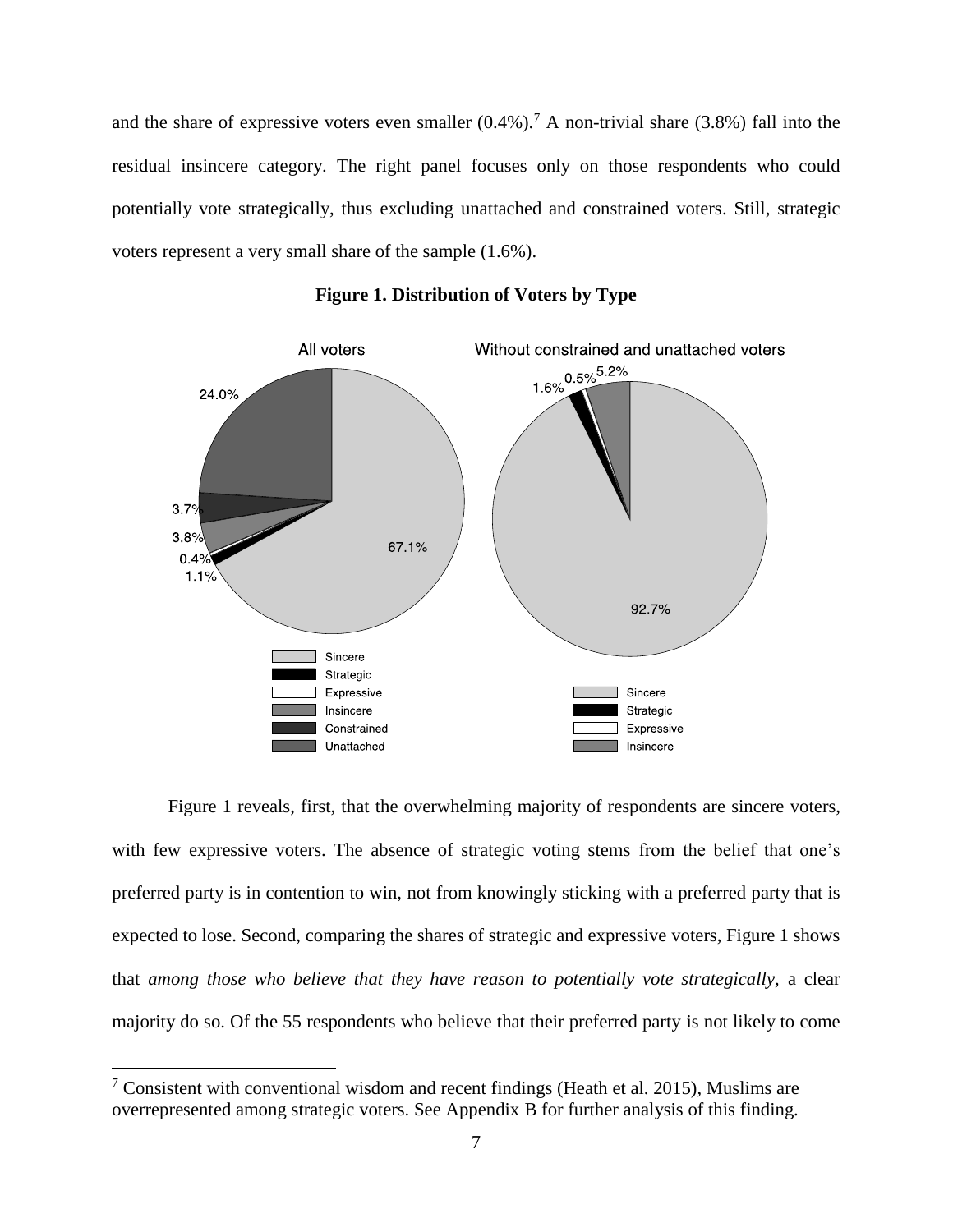in first or second in their constituency, about 75% (41) vote strategically—higher than most comparable estimates from other countries (Alvarez et al. 2006). Extrapolating from these figures, if more respondents believed that their preferred party were out of contention in their constituency, rates of strategic voting could be quite high. Importantly, however, very few voters believed that their preferred party was uncompetitive, even though many of them were wrong.

## **Why do so few voters correctly forecast election outcomes?**

Nearly all voters in our survey—approximately 93%—believe that their preferred party is the likely winner. About another 4% indicate that their preferred party is likely to be the runnerup, leaving only about 3% who do not believe that their preferred party is likely to come in first or second place. Unsurprisingly, most of these predictions proved wrong. Only about 38% of those who believe that their preferred party is likely to win were correct. And, for a third of respondents, their preferred party whom they expect to win came in third place or worse.

To uncover where respondents' beliefs about a race come from, we examine two dependent variables related to the competitiveness of the race. The first, *Winner,* indicates responses to an open-ended question about which party the respondent believes will win her constituency. The second, *Likelihood of victory,* is a five-point scale indicating a party's likelihood of victory in the constituency, ranging from not at all likely to extremely likely. For both dependent variables, we use stacked data, so that the unit of analysis is the respondent-party. Thus, each respondent appears three times in the data, once for each of the three main parties (BJP, BSP, and SP). For instance, if respondent *i* volunteers that she believes that the BJP will win her seat, then the value of *Winner*  in the row associated with respondent *i* and the BJP would be 1. In the rows associated with respondent *i* and the BSP and SP, the values of *Winner* would be 0. The nature of our data means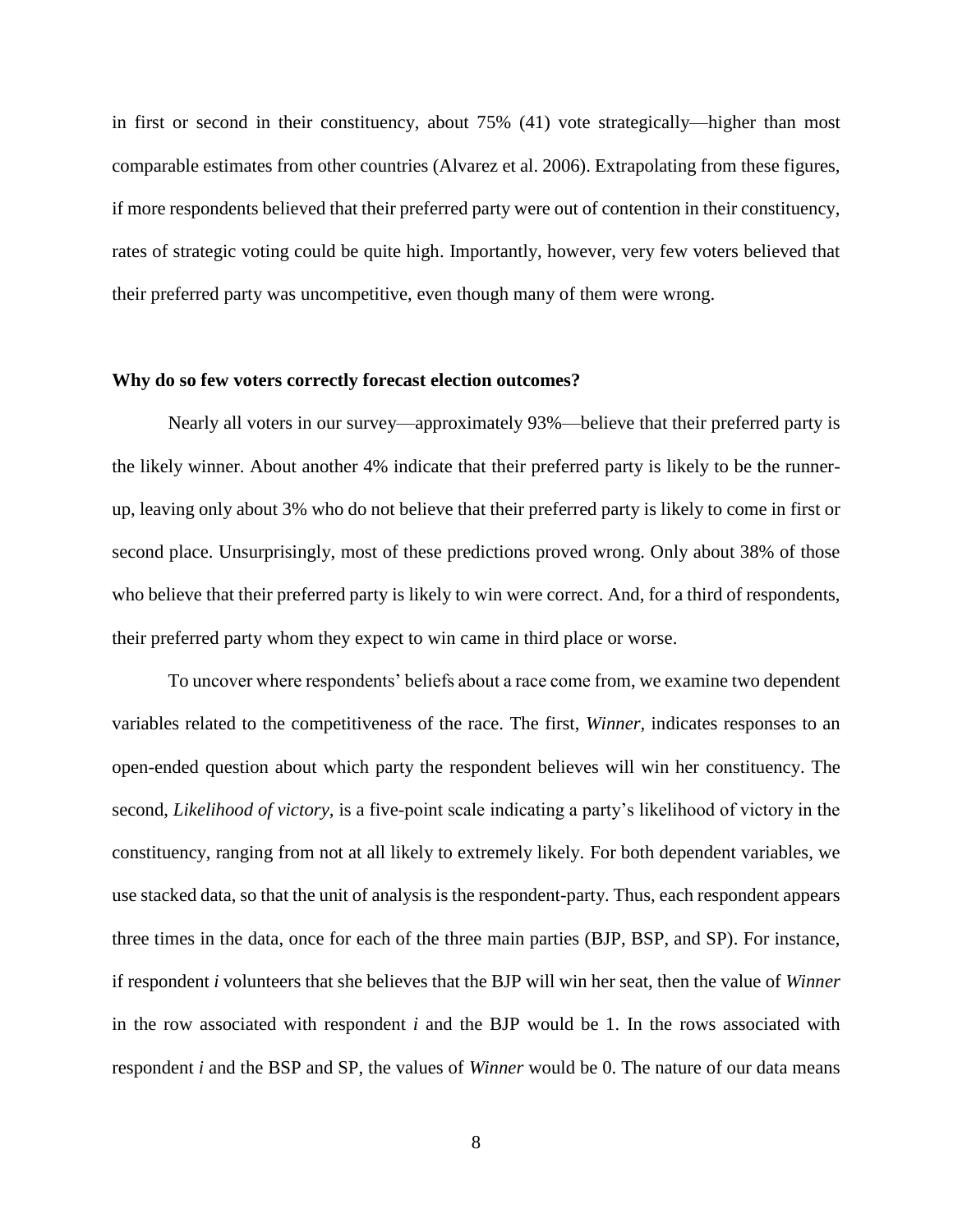that constituency- and individual-level characteristics are held constant. We only control for partylevel variables.

With that in mind, to measure party preference we control for *Close to party,* which takes a value of 1 if a respondent indicates that she feels close to the party in question and 0 otherwise. To measure the objective competitiveness of each party we control for *Distance from contention 2017,* which is the difference between a party's constituency-level vote share and the vote share won by the second-place party in the 2017 election. This variable captures how far the party was from contention, with contention defined as being one of the two leading parties. High values indicate that a party is far from contention; negative values indicate the winning party's margin of victory over the second-place candidate. Since beliefs might reflect expectations from the previous election, we also include a measure of the party's distance from contention in the previous election, in 2012. We expect that contact by a party is likely to signal to respondents that the party is active in their area and therefore electorally viable. We therefore control for *Contact,* which takes a value of 1 if the respondent was contacted by the party in question during the campaign, and 0 otherwise. Finally, we include party dummies.

For the *Winner* dependent variable, we specify conditional logit models since respondents are choosing from among parties (Alvarez and Nagler 1998: 56). For the *Likelihood of victory*  dependent variable, for ease of interpretation we estimate models using OLS with respondent fixed effects.<sup>8</sup> Appendix C presents the full results; Figure 2 presents the results graphically. The top row demonstrates that feeling close to a party strongly predicts believing that that party will win.<sup>9</sup>

<sup>&</sup>lt;sup>8</sup> Using an ordered logit, on account of the ordered dependent variable, does not change the results.

<sup>9</sup> For these panels, *Distance from contention 2017, Distance from contention 2012, Contact,* and the SP and BJP dummies are all set to 0; the BSP dummy takes a value of 1. For the bottom panels, the variables are set to the same values, except that *Close to party* is set to 0.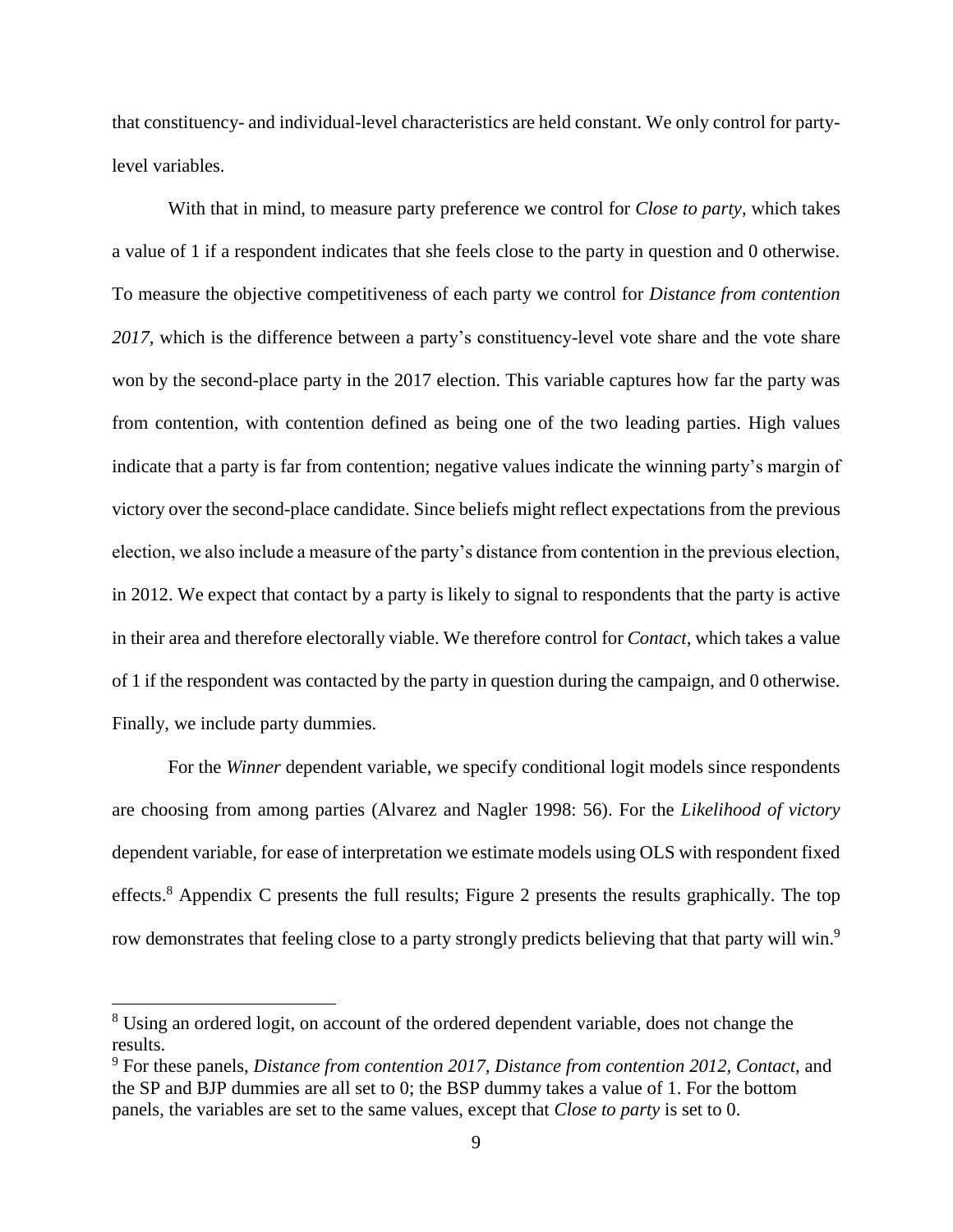When a respondent feels close to a party, the probability that the respondent picks that party as the likely winner in the constituency (top left panel) is almost 100% and the expected likelihood of victory (top right panel) is close to the maximum value (extremely likely to win). Meanwhile, the party's distance from contention only weakly predicts beliefs about a party's competitiveness (bottom panels).



**Figure 2. Predicted beliefs about election outcomes**

Note: Models with the full results on which Figure 2 is based can be found in Table A5 of Appendix C.

Moreover, the association between distance from contention and beliefs about the election outcome stems mainly from respondents' beliefs about parties *other than the one that they are close to.* When we add an interaction term between *Close to party* and *Distance from contention 2017,* that term is highly significant and positive*.* Figure 3 presents the predicted probabilities of identifying a party as the expected winner in one's constituency (*Winner*) when a respondent is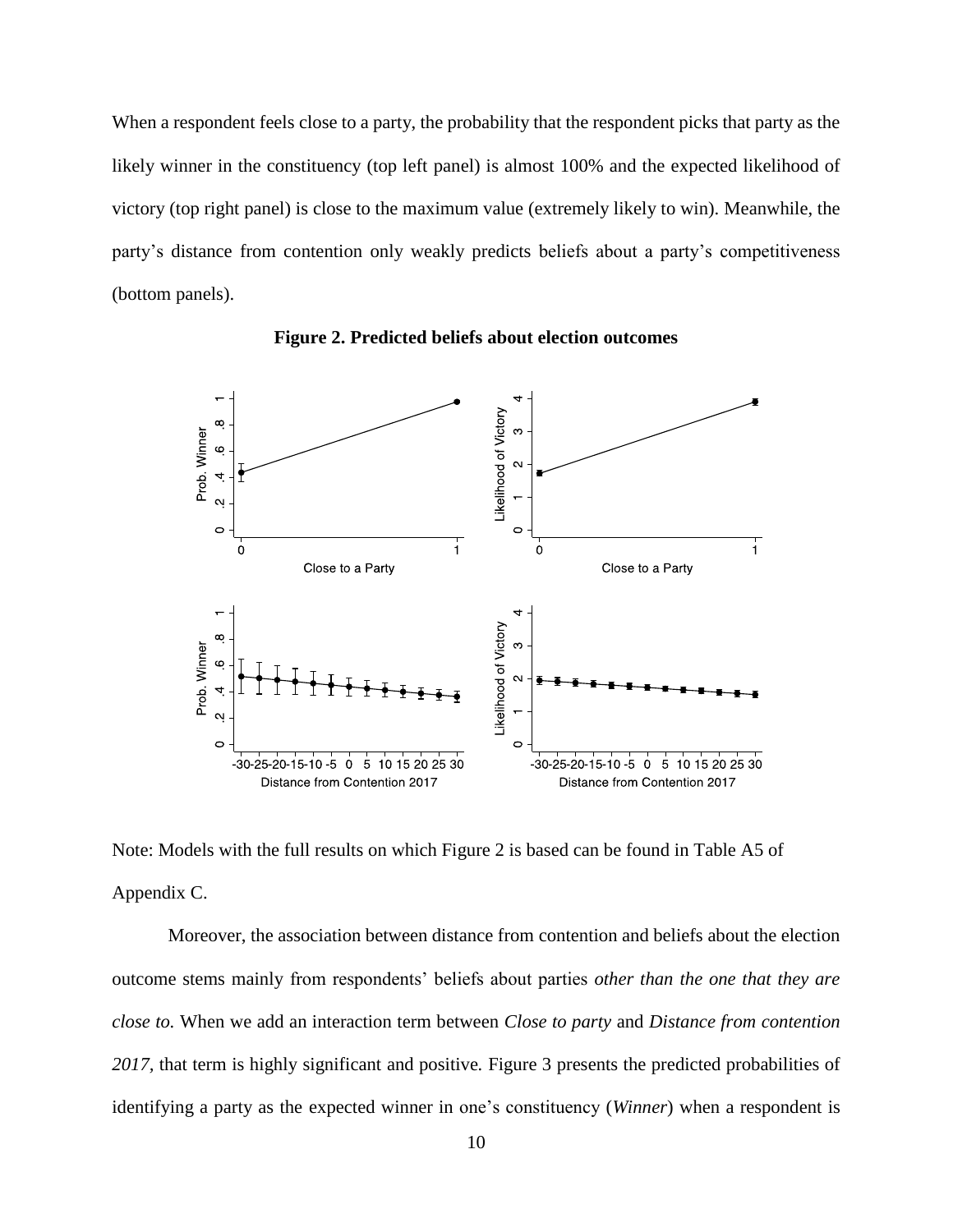close to that party (dashed line with diamonds) and when a respondent is not close to that party (solid line with circles). The dark gray bars are a histogram indicating the distribution of observations for the *Distance from contention 2017* variable. The tall bar at 0 indicates observations when a party came in second and distance from contention is therefore 0. As Figure 3 shows, a respondent's beliefs about the party she is close to are uncorrelated with the party's actual distance from contention, while beliefs about parties that she is not close to are negatively correlated with distance from contention. A comparable figure associated with the *Likelihood of victory* dependent variable looks virtually identical.



**Figure 3. Predicted beliefs about election outcomes by partisan leaning**

Note: Models with the full results on which Figure 3 is based can be found in Table A6 of Appendix C.

These findings contrast with much prior research suggesting that voters' beliefs are tethered to reality, even if colored by considerable optimism about their party's chances. In our case, an underlying preference for a party results in the near universal projection that that party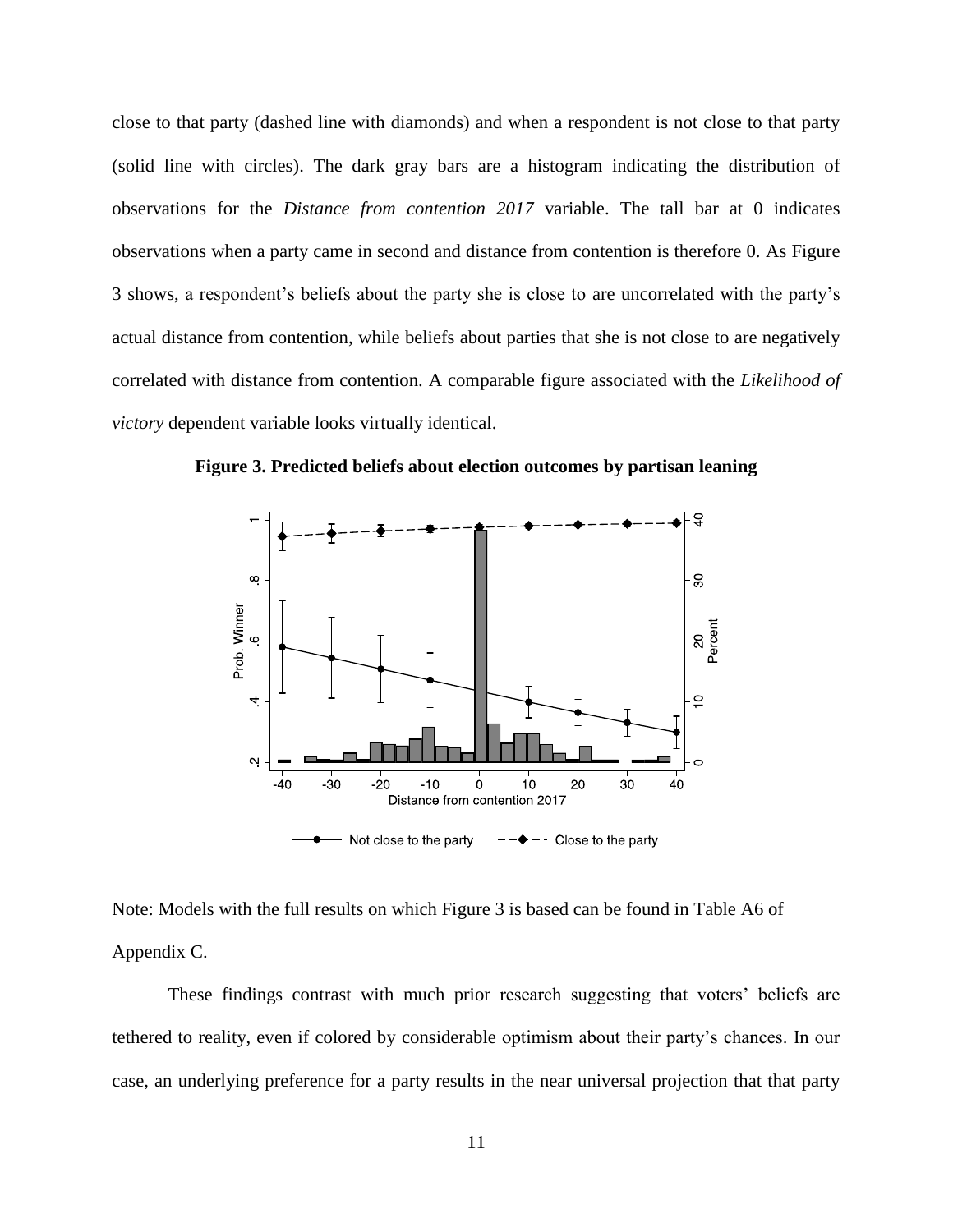will win in a respondent's constituency. Objective indicators of party performance only predict beliefs about other parties.

Appendix D includes various robustness checks, demonstrating that the same patterns hold if we use a party rating variable to identify a respondent's preferred party or employ alternative measures of objective party performance. We also present analyses in which the dependent variable is correctly forecasting the winning party, which allows us to control for individual- and constituency-level correlates. This analysis similarly reveals that feeling close to the winning party overwhelmingly predicts correctly forecasting the winner, whereas almost none of the individual and constituency controls predict correct forecasts.

## **Discussion**

Duverger (1954) famously asserted that SMDP systems converge on two parties in part because of the "psychological" effect that these rules have on voters, leading them to desert sure losers for more viable candidates. However, strategic voting requires that voters care mainly about affecting the outcome of the race in their constituency and possess accurate beliefs about which parties are competitive (Cox 1997, Fisher 2004). In this study, the first systematic analysis of strategic voting in India using individual-level data, we find overwhelming evidence from the state of Uttar Pradesh that voters fail to vote strategically because they nearly all believe, often incorrectly, that their preferred party will win. However, we also uncover evidence that voters are willing to vote strategically if they believe they are in a position to do so. Among those who believe that their preferred party is not likely to be in contention, as many as 75% vote strategically. Thus, as a practical matter, strategic voting is unlikely to dramatically affect election results even though Indian voters seems quite willing to vote strategically when they believe they prefer an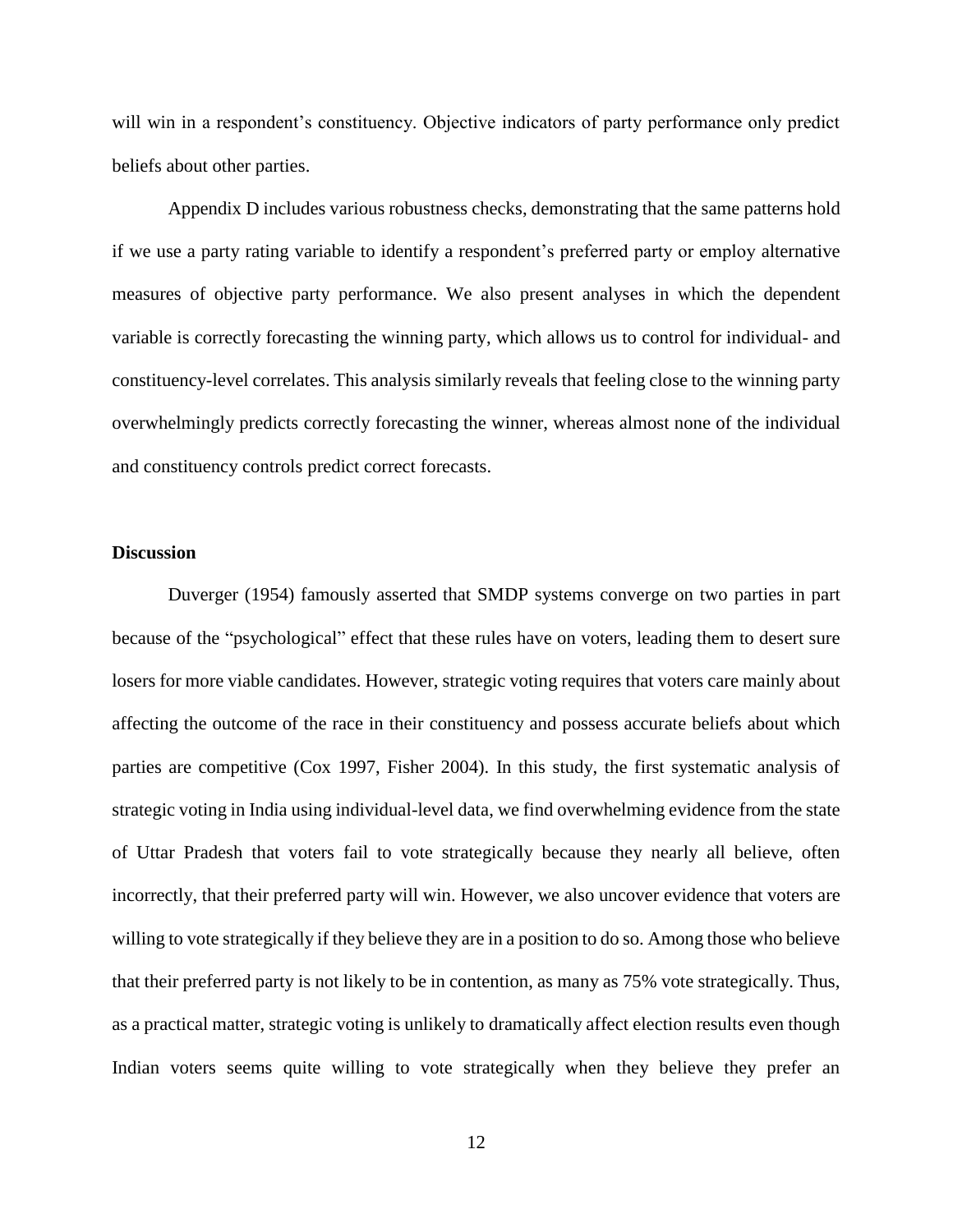uncompetitive candidate. By implication, widespread strategic voting does not appear to be the driving force behind two-party election outcomes in India that comport with Duverger's Law.

Are these findings surprising? Numerous studies document associations between objective measures of party performance and either voters' perceptions of a party's competitiveness (Blais 2002, Blais and Turgeon 2004, Blais and Bodet 2006, Meffert et al. 2011, Raymond 2018) or voters' strategic behavior (Alvarez et al. 2006, Merolla and Stephenson 2007, Fisher and Myatt 2017). Such research would seem to suggest that our results from India are, indeed, surprising. But, prior work draws on very different political contexts, mainly Canada and the United Kingdom. Viewed in light of what scholars know about India, our findings are arguably far less unexpected.

Voters anywhere presumably want their preferred party to win and therefore decide to abandon it only in the face of compelling evidence that it is not viable. In India, it is not at all clear where such compelling evidence would come from. First, constituency-level public opinion polling is virtually non-existent, and even national-level polls are scarce compared to most developed countries. Second, ready proxies for party viability do not exist. Though ethnicity frequently shapes vote choice (Chandra 2004), elections are not census-like in their reflection of ethnic demography, meaning that voters cannot use ethnic demography to infer a party's viability. Third, prior election results are a poor guide to future performance. The party system is relatively volatile (Heath and Ziegfeld 2018); few truly "safe seats" exist for a party; and incumbents do not enjoy an electoral advantage (Uppal 2009). In UP, between the 2002 and 2007 state elections, nearly 64% of seats changed party hands; that figure was nearly 80% between 2012 and 2017.<sup>10</sup> UP is hardly alone in this regard. Indeed, we have little reason to believe that the results that we

<sup>&</sup>lt;sup>10</sup> Constituency boundaries changed between 2007 and 2012.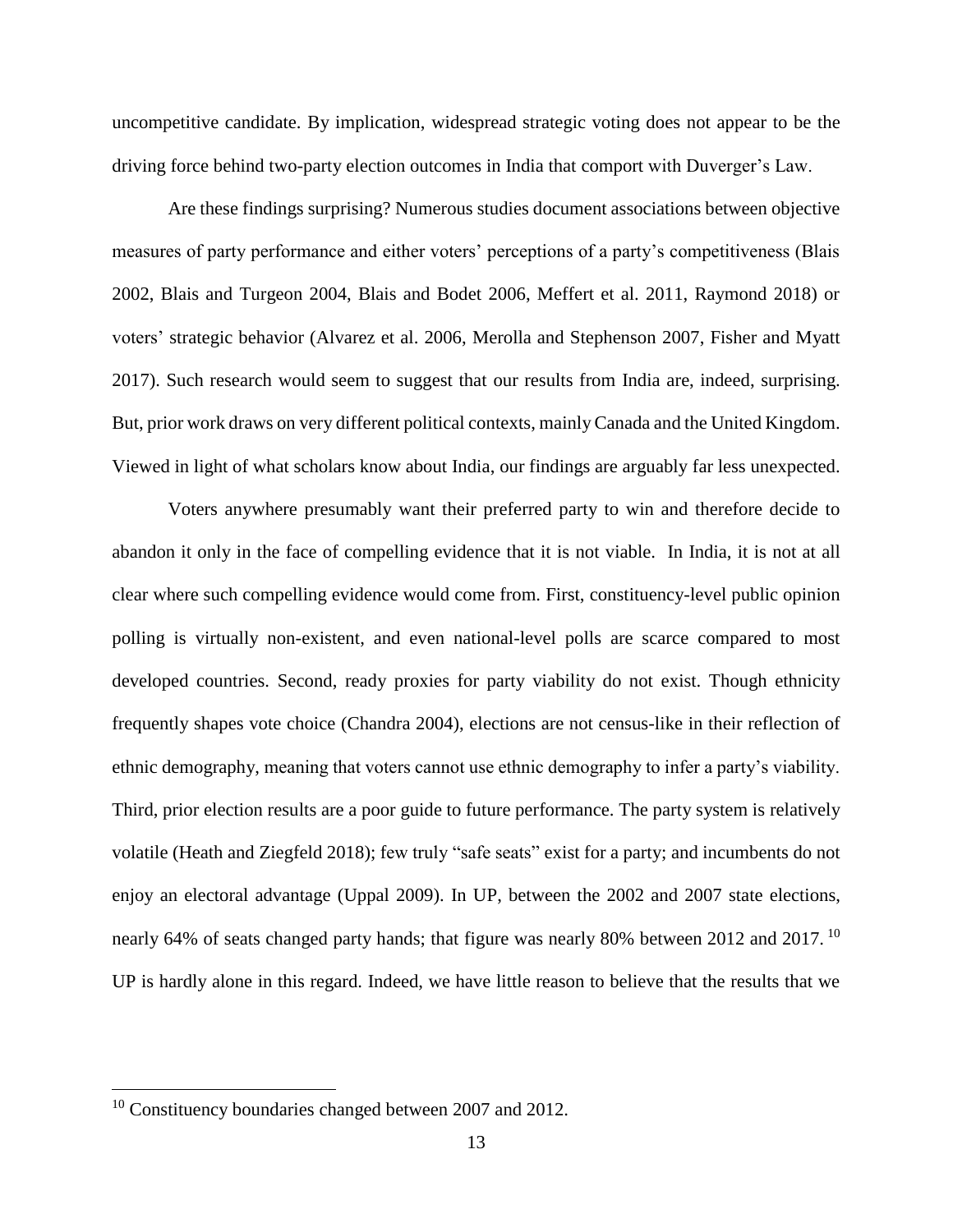uncover should differ noticeably from other multiparty states in India.<sup>11</sup> More generally, we suspect that many voters in the developing world face similar conditions in which reliable information on likely candidate performance is scarce. Thus, we would hypothesize that the very low incidence of strategic voting that we uncover in India is likely to be found in other democracies throughout the Global South.

Of course, voters do not exist in a complete informational vacuum. After all, voters' forecasts about other parties bear some relation to reality. But, it is perhaps unsurprising that voters rarely encounter information about a major party's standing in their constituency that is sufficiently compelling that they would update their beliefs in ways that are at odds with their political preferences.

 $11$  Appendix E explains why our results are unlikely to be specific to UP.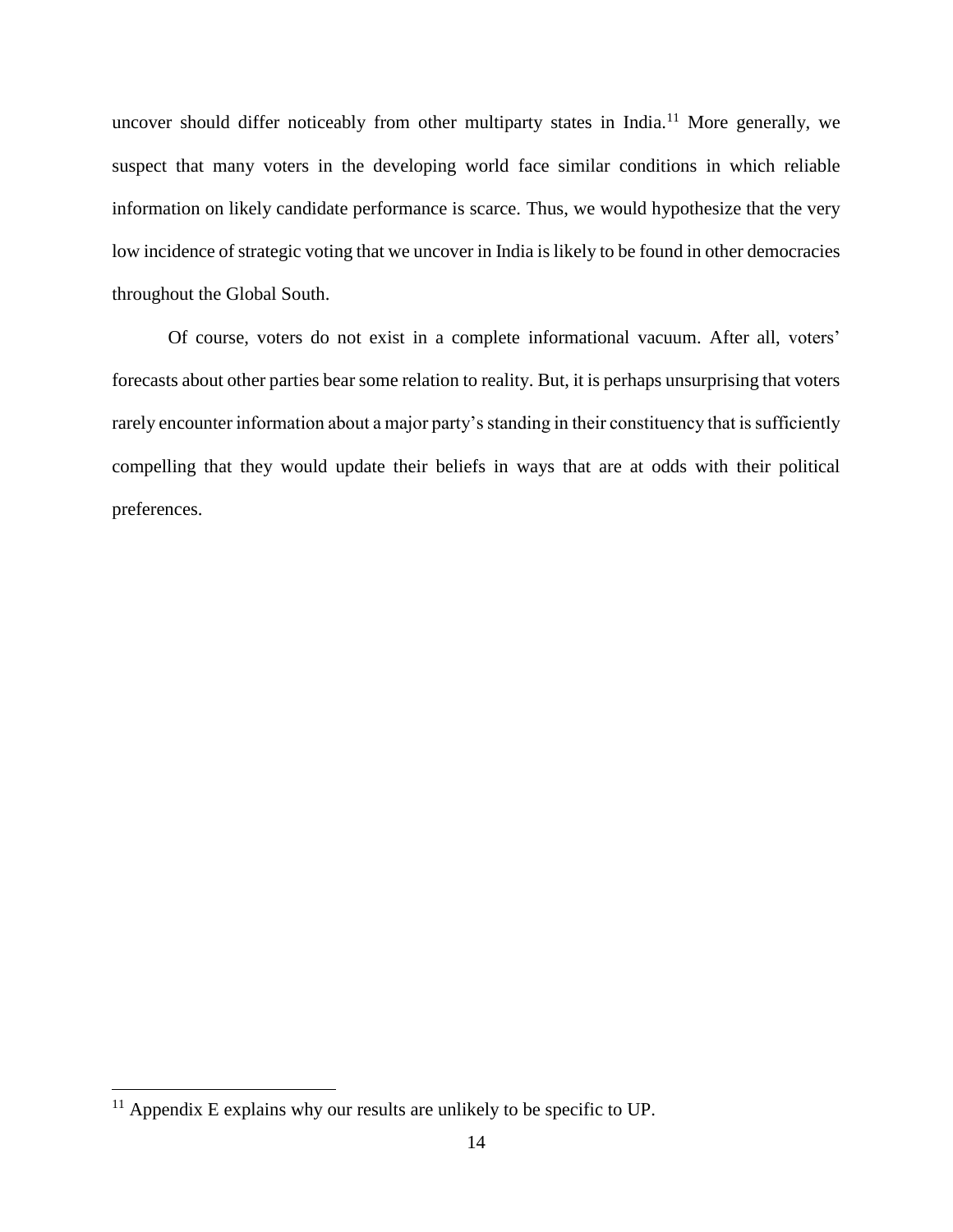# **Data Availability Statement**

Research documentation and data that support the findings of this study are openly available in the APSR Dataverse at [https://doi.org/10.7910/DVN/7JFVQI.](https://doi.org/10.7910/DVN/7JFVQI)

# **Conflict of Interest**

The authors declare no ethical issues or conflicts of interest in this research.

# **Ethical Standards**

The authors declare the human subjects research in this article was deemed exempt from review by the George Washington University Office of Human Research (IRB#031739).

# **References**

- Abramson, Paul R. et al. 2010. "Comparing Strategic Voting Under FPTP and PR." *Comparative Political Studies* 43(1): 61–90.
- Alvarez, R. Michael, Frederick J. Boehmke, and Jonathan Nagler. 2006. "Strategic Voting in British Elections." *Electoral Studies* 25(1): 1–19.
- Alvarez, R. Michael, and Jonathan Nagler. 1998. "When Politics and Models Collide: Estimating Models of Multiparty Elections." *American Journal of Political Science* 42(1): 55–96.
- Alvarez, R. Michael, and Jonathan Nagler. 2000. "A New Approach for Modeling Strategic Voting in Multiparty Elections." *British Journal of Political Science* 30(1): 57–75.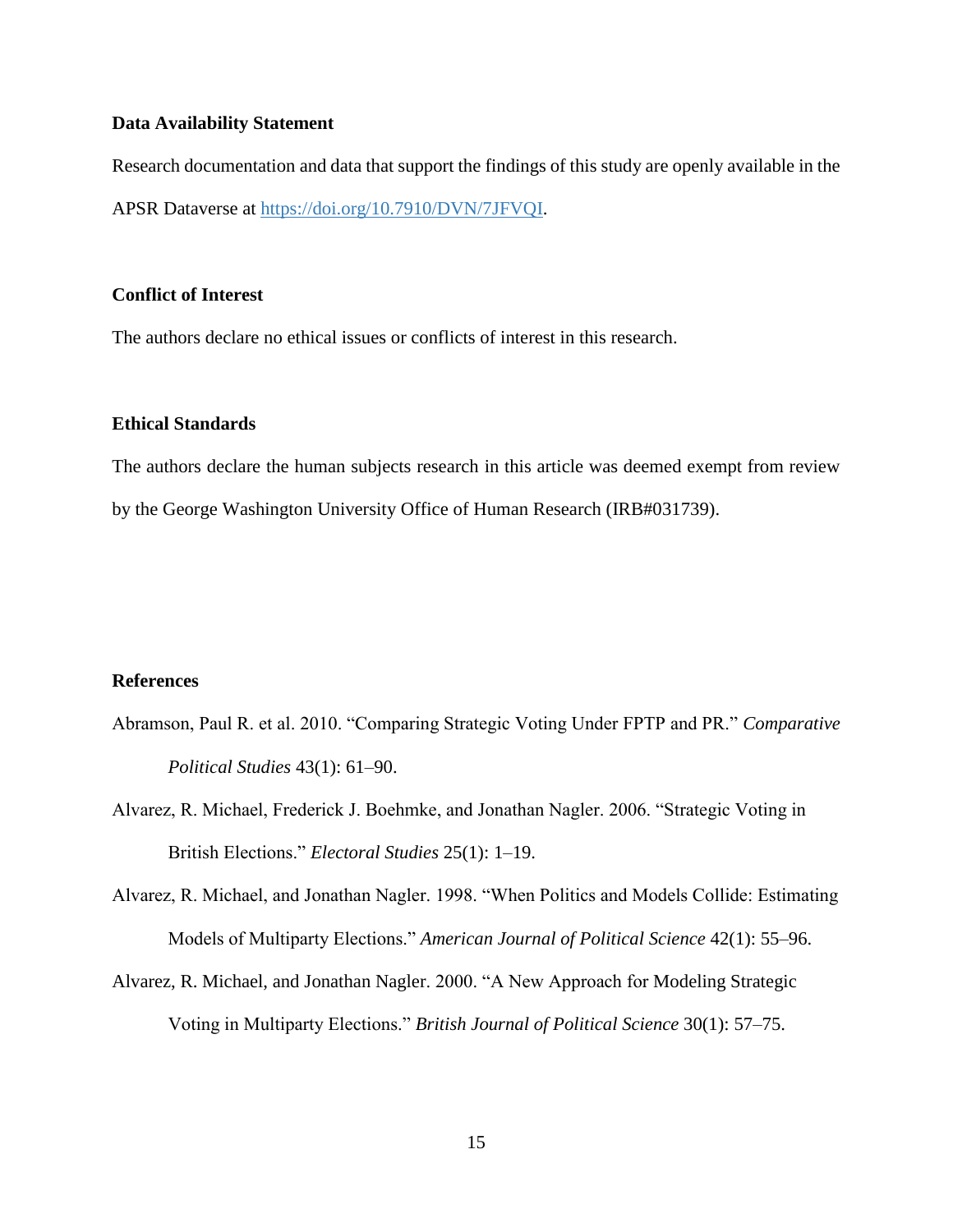- Blais, André. 2002. "Why Is There so Little Strategic Voting in Canadian Plurality Rule Elections?" *Political Studies* 50(3): 445–54.
- Blais, André, and Marc André Bodet. 2006. "How Do Voters Form Expectations about the Parties' Chances of Winning the Election?" *Social Science Quarterly* 87(3): 477–93.
- Blais, André, Richard Nadeau, Elisabeth Gidengil, and Neil Nevitte. 2001. "Measuring Strategic Voting in Multiparty Plurality Elections." *Electoral Studies* 20(3): 343–52.
- Blais, André, and Mathieu Turgeon. 2004. "How Good Are Voters at Sorting out the Weakest Candidate in Their Constituency?" *Electoral Studies* 23 (3): 455-561.
- Chandra, Kanchan. 2004. *Why Ethnic Parties Succeed: Patronage and Ethnic Headcounts in India*. New York: Cambridge University Press.
- Choi, Jungug. 2009. "Strategic Voting in India: Its Extent and Determinants in the 2004 General Election." *Asian Survey* 49(4): 609–24.
- Cox, Gary W. 1997. *Making Votes Count: Strategic Coordination in the World's Electoral Systems*. Cambridge, UK: Cambridge University Press.
- Duverger, Maurice. 1954. *Political Parties: Their Organization and Activity in the Modern State*. London: Methuen.
- Eggers, Andrew C., and Vivyan, Nick. (2020). "Who Votes More Strategically?" *American Political Science Review* 114(2): 470-485.
- Fisher, Stephen D. 2004. "Definition and Measurement of Tactical Voting: The Role of Rational Choice." *British Journal of Political Science* 34(1): 152–66.
- Fisher, Stephen D., and David P. Myatt. 2017. "Strategic Voting in Plurality Rule Elections." Working Paper. http://dpmyatt.org/ uploads/marginal-and-contention-2017-jul.pdf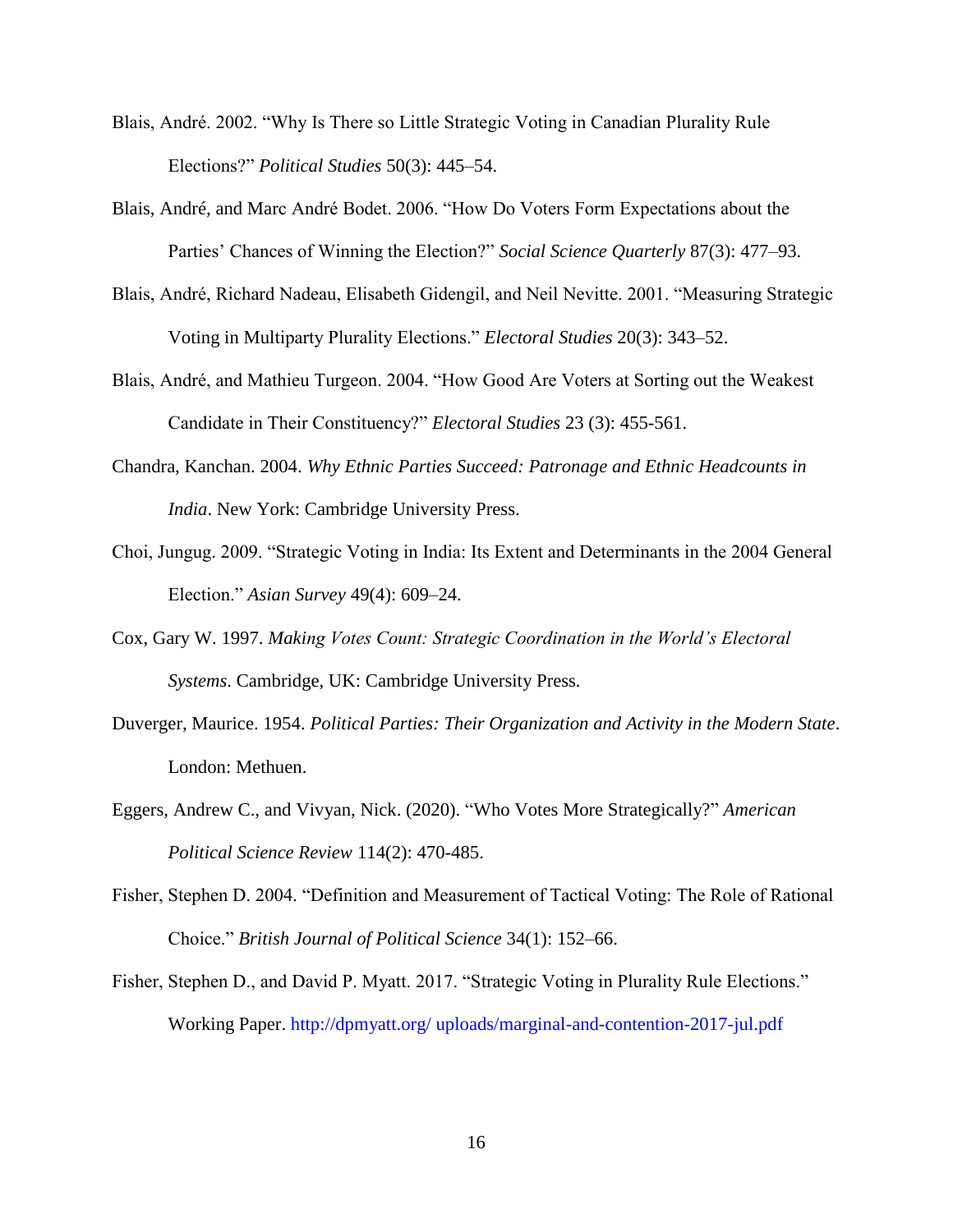- Fujiwara, Thomas. 2011. "A Regression Discontinuity Test of Strategic Voting and Duverger's Law." *Quarterly Journal of Political Science* 6(3–4): 197–233.
- Heath, Oliver, Gilles Verniers, and Sanjay Kumar. 2015. "Do Muslim Voters Prefer Muslim Candidates? Co-Religiosity and Voting Behaviour in India." *Electoral Studies* 38: 10–18.
- Heath, Oliver, and Adam Ziegfeld. 2018. "Electoral Volatility and Turnout: Party Entry and Exit in Indian Elections." *Journal of Politics* 80(2): 570–84.
- Heath, Oliver, and Adam Ziegfeld. 2022. "Replication Data for: Why So Little Strategic Voting in India?" Harvard Dataverse. Dataset. [https://doi.org/10.7910/DVN/7JFVQI.](https://doi.org/10.7910/DVN/7JFVQI)
- Kawai, Kei, and Yasutora Watanabe. 2013. "Inferring Strategic Voting." *American Economic Review* 103 (2): 624-662.
- Meffert, Michael F., Sascha Huber, Thomas Gschwend, and Franz Urban Pappi. 2011. "More than Wishful Thinking: Causes and Consequences of Voters' Electoral Expectations about Parties and Coalitions." *Electoral Studies* 30 (4): 804-815.
- Merolla, Jennifer L., and Laura B. Stephenson. 2007. "Strategic Voting in Canada: A Cross Time Analysis." *Electoral Studies* 26 (2): 235-246.
- Moser, Robert G., and Ethan Scheiner. 2009. "Strategic Voting in Established and New Democracies: Ticket Splitting in Mixed-Member Electoral Systems." *Electoral Studies*  28: 51-61.
- Raymond, Christopher D. 2018. "Do Third-Party Supporters Recognize Their Party Is Out of the Running? Evidence from Canada." *Research and Politics* 5 (3). [https://doi.org/10.1177/2053168018797866.](https://doi.org/10.1177/2053168018797866)
- Rozenas, Arturas, and Anoop Sadanandan. 2018. "Literacy, Information, and Party System Fragmentation in India." *Comparative Political Studies* 51(5): 555–86.